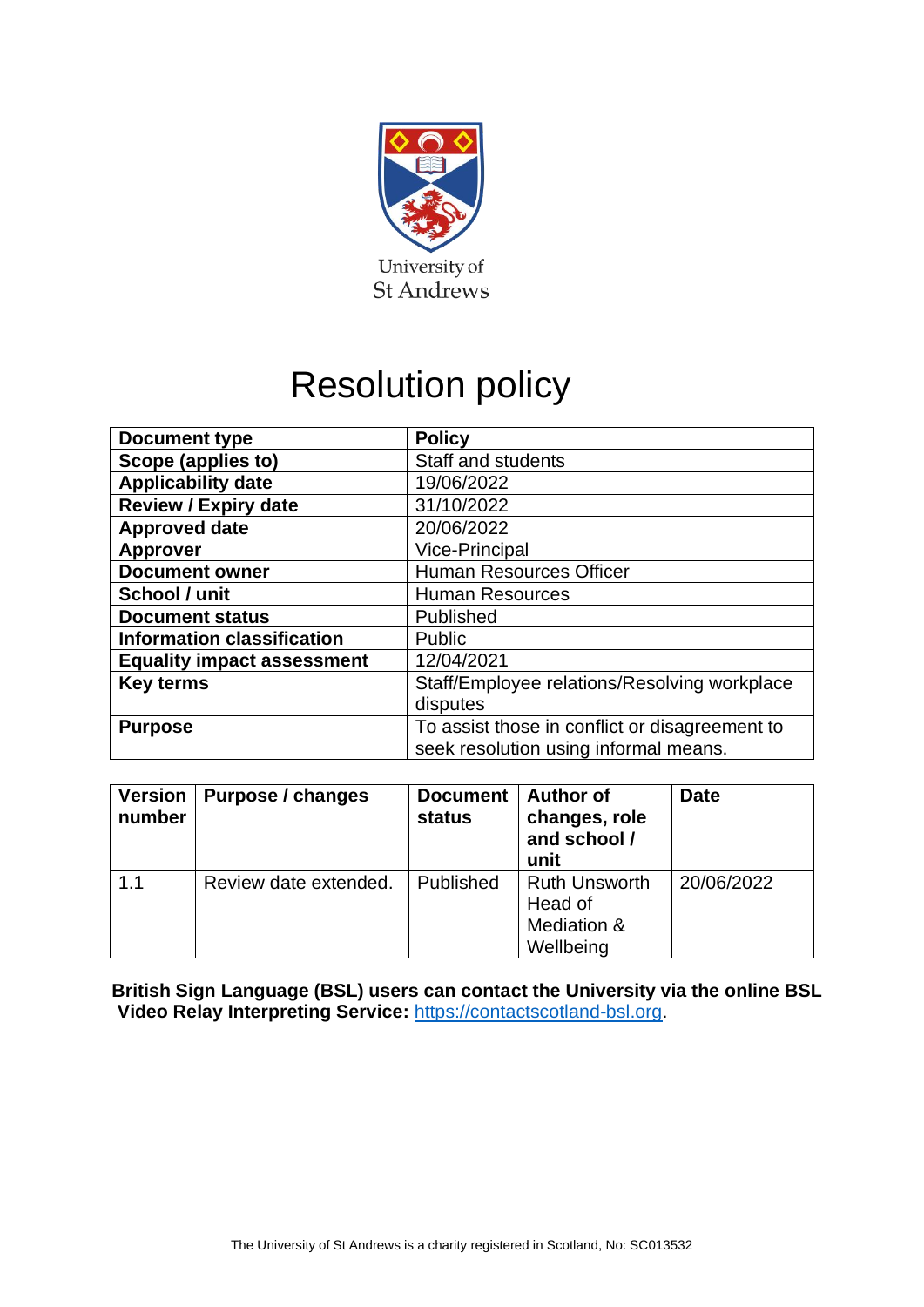## **Table of contents**

| 1.  | Policy statement                              | 3              |
|-----|-----------------------------------------------|----------------|
| 2.  | Core principles                               | 3              |
| 3.  | Purpose                                       | $\overline{4}$ |
| 4.  | Scope                                         | $\overline{4}$ |
| 5.  | Alignment with strategy and policy frameworks | $\overline{4}$ |
| 6.  | Applications                                  | 5              |
| 7.  | <b>Exclusions</b>                             | 5              |
| 8.  | The Mediation process                         | 5              |
| 9.  | Impartiality and confidentiality              | 6              |
| 10. | Complaints                                    | 6              |
| 11. | Version control                               | 7              |
|     |                                               |                |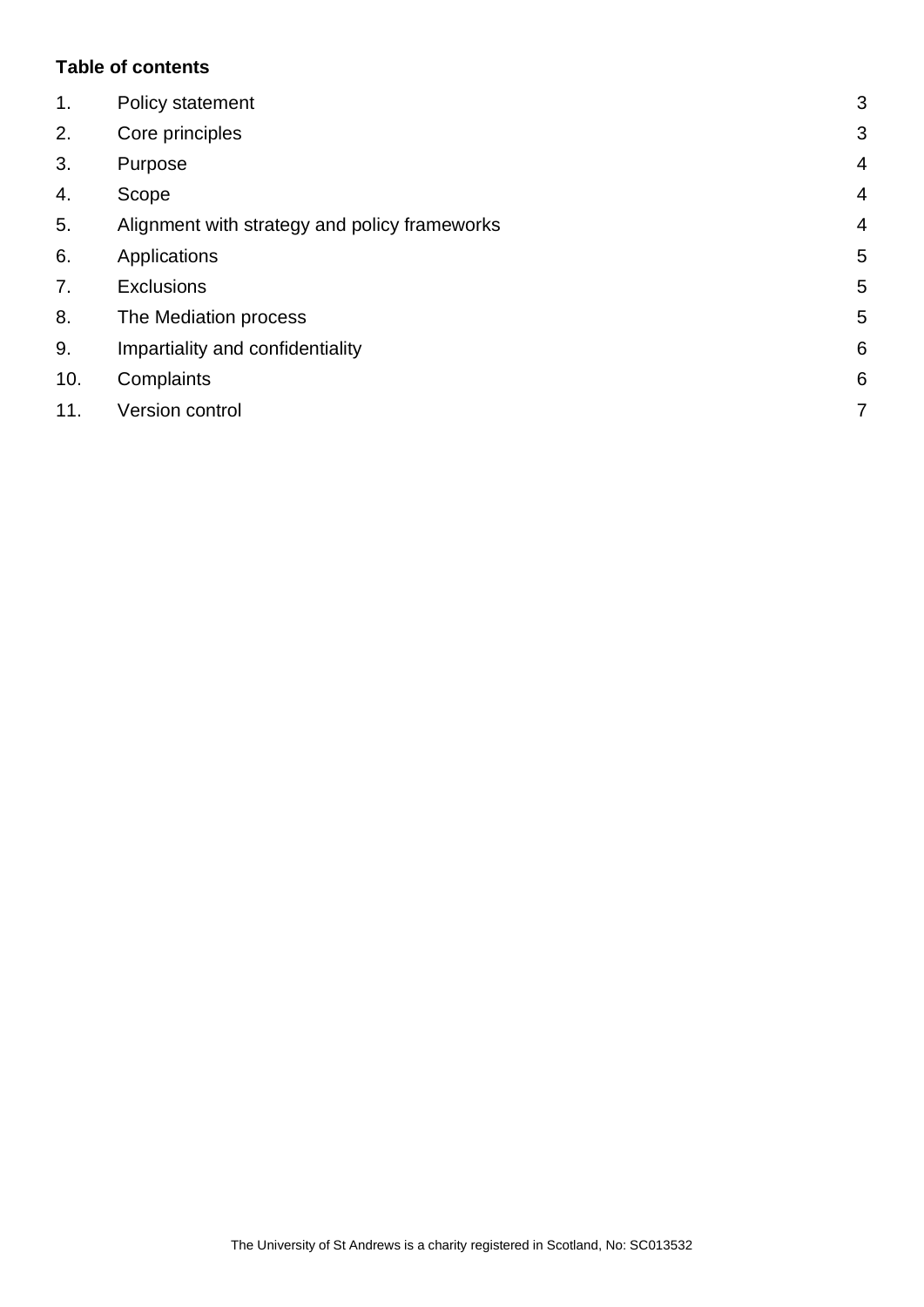#### <span id="page-2-0"></span>**1. Policy statement**

- 1.1 The University recognises that conflict and disagreements can arise in every dynamic, progressive organisation. The University is committed to fostering mutual respect and understanding within the whole community and therefore seeks to resolve issues in a manner that supports positive working relationships.
- 1.2 The University supports mediation as a process that provides space, time and support to people within the University community to transform difficult relationships. The University's application of recognised mediation processes aims to help those in conflict or disagreement participate in conversations that would be too problematic to hold constructively without a trained, impartial mediator.
- 1.3 The University recognises its leadership role and its supportive, socially responsible stance in our communities and region. It is therefore committed to advancing the principles and benefits of mediation through student programs, voluntary service, and partnership with government agencies, where this is appropriate.

# <span id="page-2-1"></span>**2. Core principles**

2.1 This policy reflects our values of diversity and social responsibility. It draws upon the principles of diversity, dialogue, fairness, mutual respect, collaboration, and timeliness.

| <b>Principles</b> |                                                                                                                                                                                                                                                                                                                                                                                                                                          |  |
|-------------------|------------------------------------------------------------------------------------------------------------------------------------------------------------------------------------------------------------------------------------------------------------------------------------------------------------------------------------------------------------------------------------------------------------------------------------------|--|
| <b>Diversity</b>  | Diversity is a strength when it is acknowledged<br>and celebrated. Diversity involves appreciating our<br>interdependence, mutually respecting qualities, and<br>characteristics different from our own and building alliances<br>across differences.                                                                                                                                                                                    |  |
|                   | The <b>Mediation Service</b> provides a non-judgemental, safe<br>framework for individuals and groups to step outside their familiar<br>beliefs and groupings to consider how new partnerships might<br>form and effect change.                                                                                                                                                                                                          |  |
| <b>Dialogue</b>   | Mediation asks people from different perspectives or groups to<br>come together to speak about their experience and to search<br>for positive change.<br>Mediation provides a framework for building dialogue between<br>individuals and groups of people to help to resolve disputes,<br>conflicts, and complaints.                                                                                                                     |  |
| <b>Fairness</b>   | Difference is to be celebrated, except when the difference is<br>based on inequality.<br>The <b>Mediation Service</b> provides a means, during conflict<br>resolution, of ensuring the governance and<br>management structures of the University do not hold inequality in<br>place. Mediation offers individuals and groups of people access to<br>a fair and dignified approach for addressing disputes, conflicts,<br>and complaints. |  |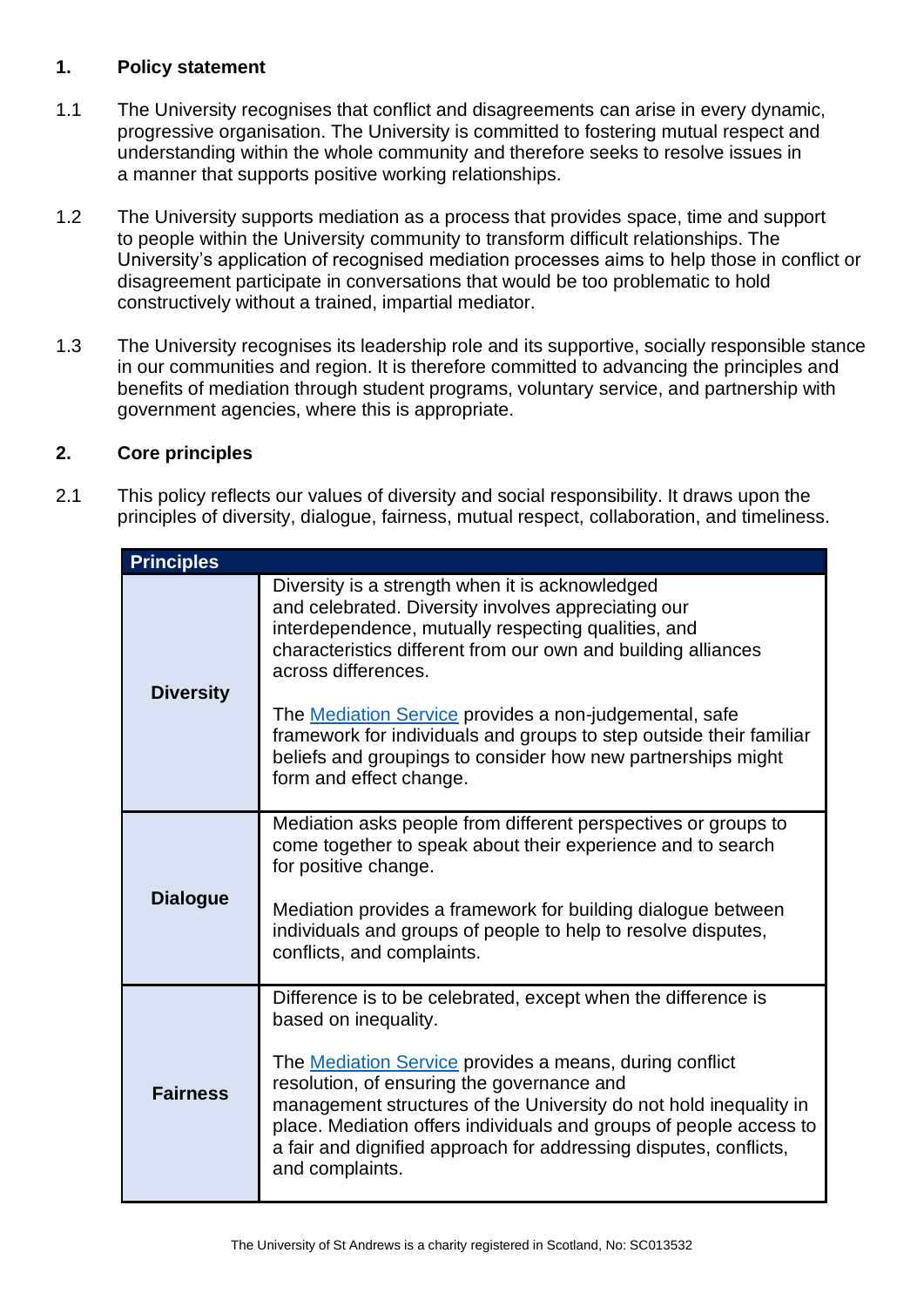| <b>Mutual</b><br>respect | Recognising that disputes, conflicts and complaints can be<br>challenging, the Mediation Service promotes a respectful<br>approach to resolution.                                           |  |  |
|--------------------------|---------------------------------------------------------------------------------------------------------------------------------------------------------------------------------------------|--|--|
| <b>Collaboration</b>     | The Mediation Service actively encourages participants in a<br>dispute, conflict, or complaint, to work together to identify, agree<br>and implement a mutually acceptable shared solution. |  |  |
| <b>Timeliness</b>        | The Mediation Service will seek to respond to disputes, conflicts<br>and complaints in a prompt manner.                                                                                     |  |  |

## <span id="page-3-0"></span>**3. Purpose**

3.1 This policy supports an institutional commitment to the resolution of conflict or disagreement at the earliest possible stage. It introduces mediation as an effective, informal means of resolving disagreements and conflict at an early point when front-line informal resolution has not been possible.

## <span id="page-3-1"></span>**4. Scope**

- 4.1 Mediation may be recommended by University management, staff, or students. Mediation is available to all staff, students, and members of the public where conflict or disagreement have arisen. Where issues of complaint are raised via the [University Complaints Handling](https://www.st-andrews.ac.uk/terms/complaints/)  [Procedure](https://www.st-andrews.ac.uk/terms/complaints/) ("the CHP"), mediation may be offered as an alternative to formal complaint investigation, with a view to resolving issues. If resolution via mediation is attempted, but not possible, then the CHP can be reengaged, where the issue is one eligible for investigation in that procedure. Typically, the CHP is only available to staff where they use services from the University which are also available to the public.
- 4.2 Subject to the voluntary agreement of both parties, this policy may also be used to guide conflict resolution processes related to other issues or in other contexts. This includes external mediations undertaken by the [Mediation Service](https://www.st-andrews.ac.uk/hr/edi/mediation/) and the work undertaken by postgraduate students, under supervision, as trainee mediators.

#### <span id="page-3-2"></span>**5. Alignment with strategy and policy frameworks**

- 5.1 This policy expresses the institutional commitment to using mediation as an effective, informal but structured option for resolving disputes as an alternative to more formal procedures such as, but not limited to, grievances, complaints, disciplinary processes and where the issues to be addressed are appropriate and suitable for resolution by this process.
- 5.2 This policy actions the [People Strategy](https://www.st-andrews.ac.uk/assets/university/about/documents/governance/restricted/university-strategy/people-strategy.pdf) *(performance measures: 3.3 "to increase mediation/local resolution to disputes")*. It complements the University [Equality, Diversity &](https://www.st-andrews.ac.uk/policy/staff-equality-diversity-and-inclusion-review/equality-policy.pdf)  [Inclusion Policy,](https://www.st-andrews.ac.uk/policy/staff-equality-diversity-and-inclusion-review/equality-policy.pdf) [Dignity and Respect at Work policy](https://www.st-andrews.ac.uk/policy/staff-employee-relations-dignity-and-respect/dignity-and-respect-at-work-policy.pdf) and Student [Harassment and](https://www.st-andrews.ac.uk/policy/student-administration-non-academic-discipline/student-harassment-and-bullying-policy.pdf) Bullying [policy.](https://www.st-andrews.ac.uk/policy/student-administration-non-academic-discipline/student-harassment-and-bullying-policy.pdf)
- 5.3 This policy aligns with the conflict resolution approaches recommended by ACAS and with the Scottish Public Services Ombudsman Higher Education Model Complaints Handling Procedure (2020) (para 53).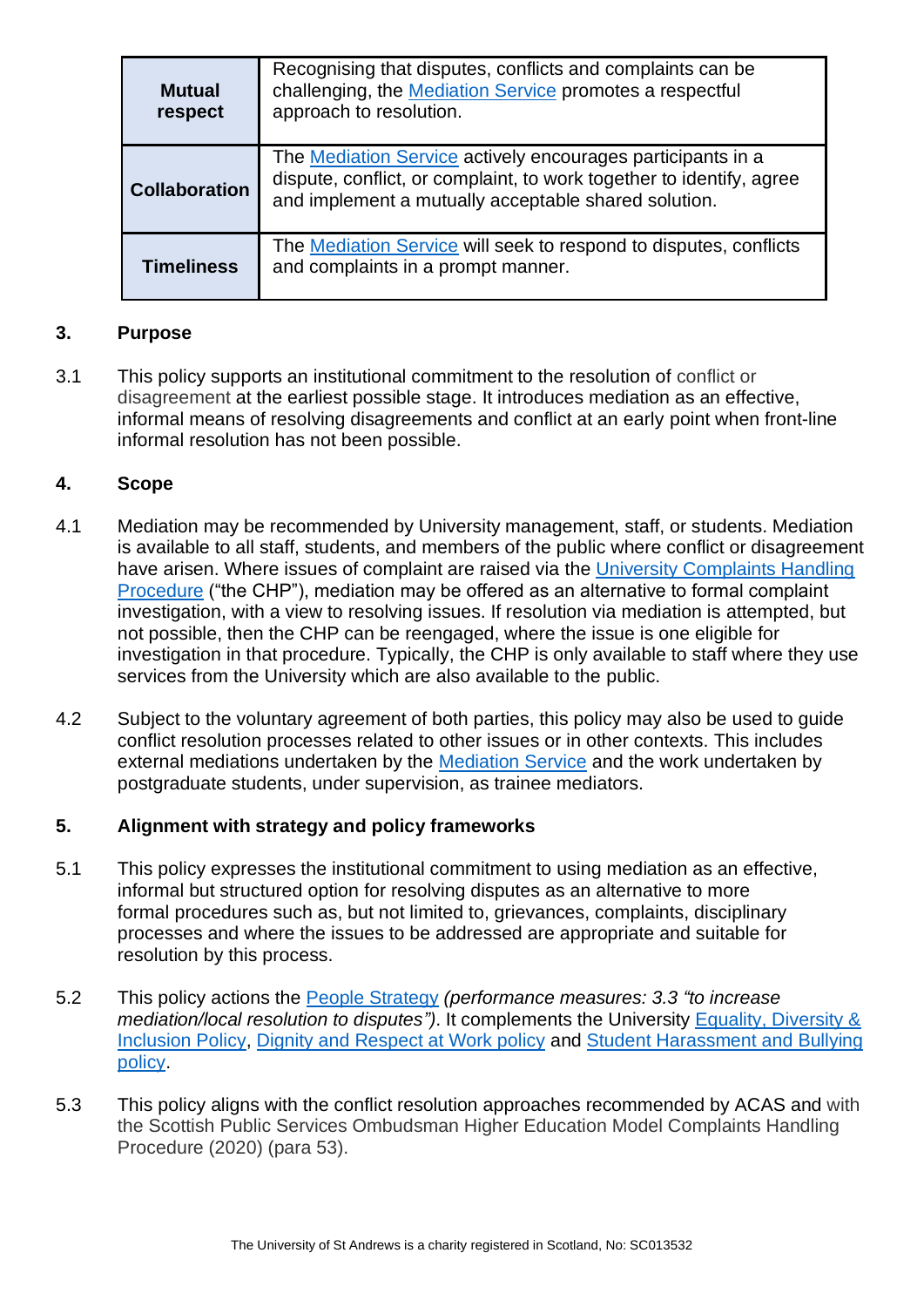# <span id="page-4-0"></span>**6. Applications**

- 6.1 Wherever possible, the resolution policy places responsibility for the resolution of conflicts and disputes directly with the people involved. The resolution policy is suitable for the following types of issues in the staff and student environment when both parties are willing to enter into mediation:
	- Disagreements and disputes between colleagues and peers.
	- Disagreements and disputes within or between teams.
	- Disagreements and disputes between managers and members of their team.
	- For issues that are eligible for investigation under the CHP, mediation can be used as an alternative means to resolve such complaints.
	- Concerns or complaints about allocation or distribution of resources.
	- Concerns or complaints about actions or inactions of the University; working practices; the work/study environment; and or equality of opportunity.
	- Disputes between local trade unions representatives and managers.
	- Allegations of bullying or harassment.
	- Disagreements and disputes in our local and regional community, for which the University may provide mediation support through supervised student programmes, voluntary service, and partnership with government agencies.

# <span id="page-4-1"></span>**7. Exclusions**

- 7.1 Mediation is not appropriate for the resolution of alleged criminal activities, or in addressing breaches of Health and Safety when dangerous working practices are alleged.
- 7.2 As a process that is voluntarily entered into by both parties, mediation has no possible role or impact on existing frameworks for legitimate decision making or University policy implementation.

#### <span id="page-4-2"></span>**8. The Mediation process**

- 8.1 The [Mediation](https://www.st-andrews.ac.uk/hr/edi/mediation/) Service is provided by an in-house mediation team which has completed a mediation training programme accredited by Scottish Mediation or an equivalent. This team of current employees represents a range of departments, grades, and experiences.
- 8.2 University staff and students can contact the mediation service directly by email [mediation@st-andrews.ac.uk.](mailto:mediation@st-andrews.ac.uk) The service will arrange a time to discuss if mediation is suitable. Members of staff can also be referred to the service by their line manager or by [HR.](https://www.st-andrews.ac.uk/hr/businesspartner/) Students can be referred by staff in academic schools or by [Student Services](https://www.st-andrews.ac.uk/student-services/) or other professional units in the University. Members of the public may be referred by the [CHP](https://www.st-andrews.ac.uk/terms/complaints/) or by other units or schools within the University.
- 8.3 The mediator (with permission) will inform the referrer if the request for mediation has been accepted.
- 8.4 The mediator will invite any other parties identified as involved in the disputes/conflicts where this has not already taken place at the point of referral.
- 8.5 If mediation is accepted by all participants, the mediator (or mediation team) will meet with each party separately initially, with a view to holding a joint mediation meeting (taking into account any reasonable adjustments). This joint meeting will: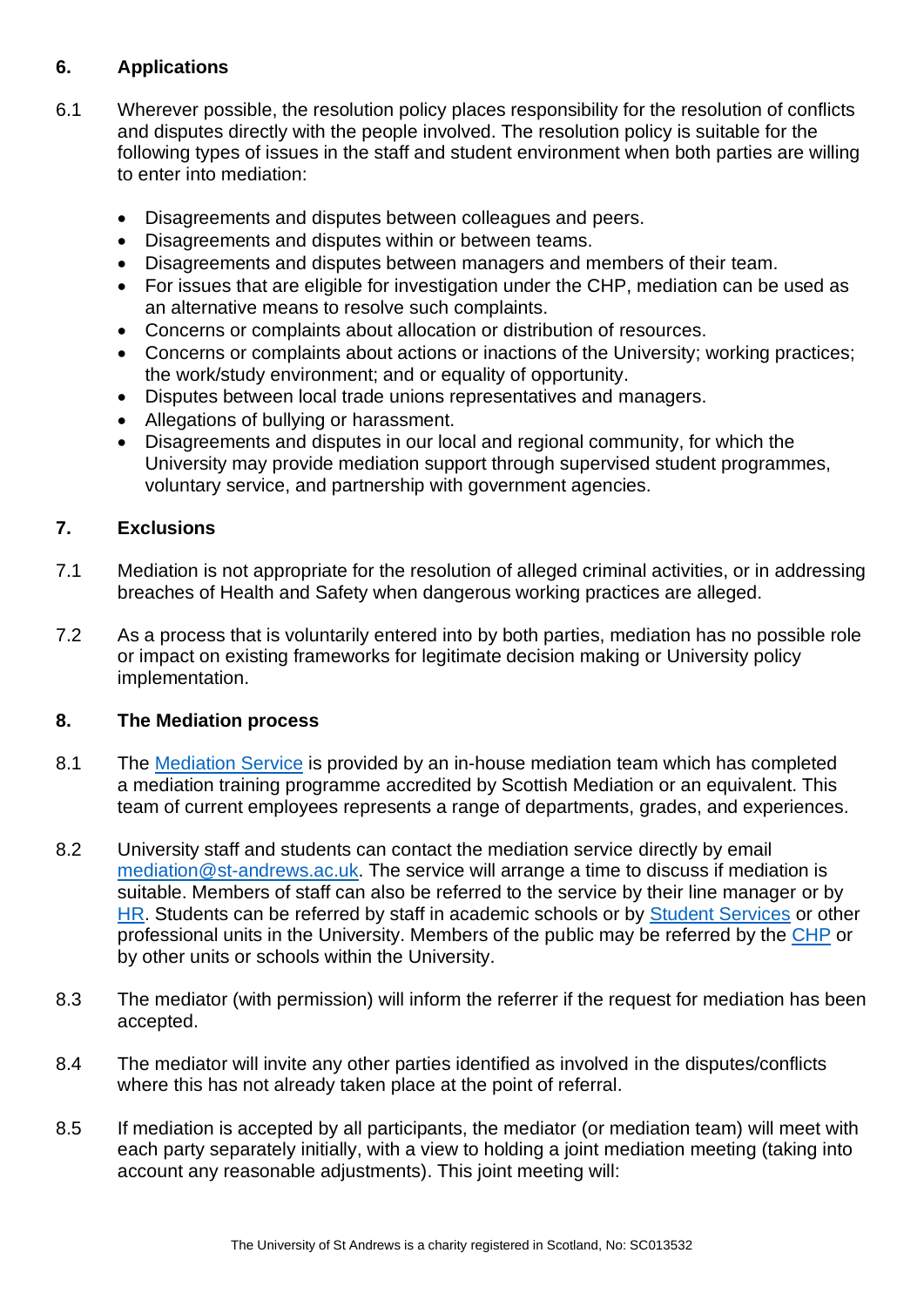- open dialogue;
- understand the different perspectives of the situation;
- consider underlying feelings;
- explore possible options;
- help those involved find a mutually agreeable outcome.
- 8.6 Other options for resolution may include:
	- coaching, which provides a safe space for managers and leaders to reflect on their own approach to conflict and change;
	- team or group mediation, neutral facilitators to ensure all participants have a fair opportunity to engage with the process. The team or group mediation is confidential in that participants agree that nothing that is said during the team or group mediation will be disclosed to others.
- 8.7 In the event that mediation proves unsuccessful in resolving the issues, staff members have access to the [Grievance procedure](https://www.st-andrews.ac.uk/policy/staff-employee-relations-resolving-workplace-disputes/grievance-policy.pdf) and students or members of the public, the University [Complaints Handling procedure.](https://www.st-andrews.ac.uk/terms/complaints/)

## <span id="page-5-0"></span>**9. Impartiality and confidentiality**

- 9.1 A mediator will not mediate in situations where they have had prior involvement that indicates there may be a conflict of interest. In these circumstances another mediator will be identified.
- 9.2 Within the standard limits of the law, everything discussed throughout the mediation is kept confidential. This means that anything already known to a participant can still be raised in other resolution processes if mediation is unsuccessful, but new information shared by the other participant in the safe spaces of the mediation process may not. To put this into practice, participants are asked to agree a standard confidentiality statement - Mediation agreement privacy information.
- 9.3 As mediation is an informal, voluntary, confidential service and is without prejudice, notes are not recorded on staff or student's HR or personal record at the University.
- 9.4 Mediators are reflective practitioners and may use anonymised examples from mediations in supervision, peer supervision or training.

#### <span id="page-5-1"></span>**10. Complaints**

- 10.1 Should a participant be dissatisfied with the Service provided, they should contact the Head of Mediation to seek front-line resolution, in alignment with the CHP.
- 10.2 If the Head of Mediation is unable to resolve the matter, or if the complaint relates to the Head of Mediation, the complainant may follow the relevant University procedure e.g. [Dignity and Respect at work,](https://www.st-andrews.ac.uk/policy/staff-employee-relations-dignity-and-respect/dignity-and-respect-at-work-policy.pdf) [Grievance](https://www.st-andrews.ac.uk/policy/staff-employee-relations-resolving-workplace-disputes/grievance-policy.pdf) or the [CHP.](https://www.st-andrews.ac.uk/terms/complaints/)